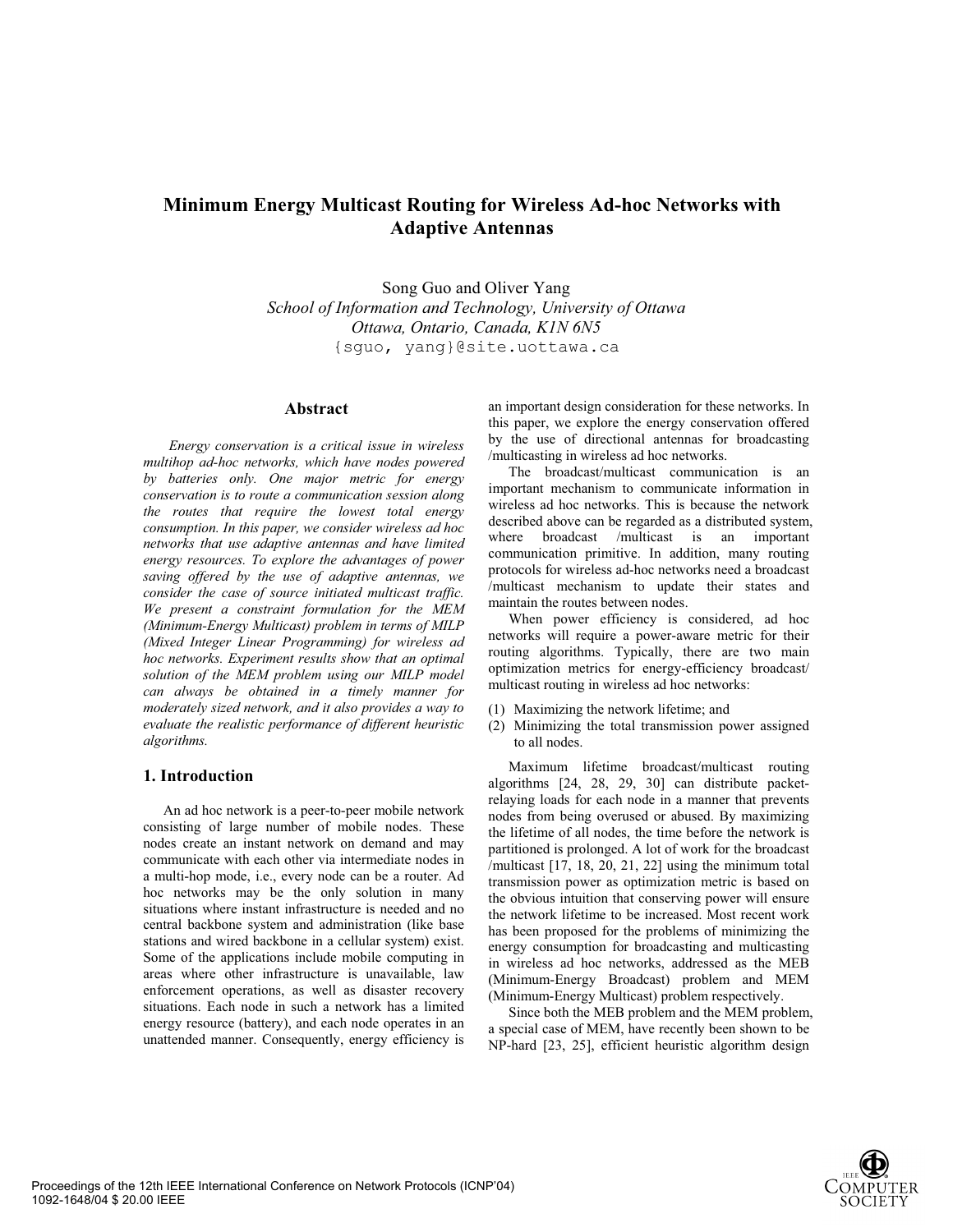has received much more attention [17, 18, 20, 21, 22]. While the performances of these algorithms can certainly be compared among themselves, in the absence of any optimal solution, it has not been possible to judge the quality of the solutions with respect to the optimal.

This paper attempts to fill that void by proposing a general analytical MILP (Mixed Integer Linear Programming) model for the MEM problem in an adhoc network equipped with adaptive antennas. Thus the MEM problem can be solved by any standard linear programming based branch-and-bound technique. This model discussed in this paper assumes global knowledge of pair-wise distances between the nodes and is therefore most suited for static networks. Our simulation results show that an optimal solution of the MEM problem using our model can always be obtained in a timely manner for moderate networks typically with 50 nodes.

The remaining of this paper is organized as follows. In Section 2, we overview related work concerning using directional antennas in ad hoc wireless networks and minimum-energy broadcast/multicast problem. In Section 3, we present the adaptive antenna propagation model. In Section 4, we give a definition of minimum energy multicast tree in the context of directional antenna applications. Section 5 gives the linear constraints for Problem MEM systematically, and completes the formulation of the problem in a form of Mixed Integer Linear Programming. Computational results assessing the performance using several algorithms for many network examples are in Section 6. Finally, we summarize our finding and points out several future research problems in Section 7.

# **2. Related Work**

# **2.1. Directional Antennas**

It has been shown earlier that the use of directional antenna in the context of ad hoc wireless networks can largely reduce the radio interference, thereby improving the utilization of wireless medium and consequently the network performance [1, 2, 3, 4, 5]. Some papers [8, 9] suggest the use of multiple directional antennas per node (or multiple beam antennas), in order to increase the throughput of 802.11 media access control protocol [10]. In [11] the author explores the use of beam forming antennas in order to improve both throughput and delay in ad-hoc networks. Another paper [12] has suggested the use of multiple directional antennas to reduce the routing overhead of on-demand routing protocols for ad-hoc networks like DSR (Dynamic Source Routing) [13] and AODV (Ad-hoc On Demand Distance Vector) [14].

Over the last few years, energy efficient communication in wireless ad hoc networks with directional antennas has received more and more attention, since one important characteristic of such networks is that nodes are energy-constrained. Nodes are battery-operated and frequent recharging or replacement of batteries may be undesirable or even impossible. In [6, 7], the authors presented a powerefficient algorithm called S-GPBE (Sectored Greedy Perimeter Broadcast Efficiency) exploiting broadcast efficiency for wireless ad hoc networks using directional or sector antennas. An energy-efficient routing and scheduling algorithm [15] was used to coordinate transmissions in ad hoc networks where each node has a single directional antenna.

# **2.2. MEB/MEM Using Omni-Directional Antennas**

For the MEB problem, a straight greedy approach is the use of broadcast trees that consist of the best unicast paths to each individual destination from the source node (broadcast session initiator). This heuristic first applies the Dijkstra's algorithm to obtain a SPT (Shortest Path Tree), and then to orient it as a tree rooted at the source node. Similarly the MST (Minimum Spanning Tree) heuristic first applies the Prim's algorithm to obtain a MST, and then to orient it as a tree rooted at the source node.

In [17, 18], another heuristic algorithm for the MEB problem called BIP (Broadcast Incremental Power) was presented. The BIP algorithm is similar in principle to the standard Prim algorithm for the formation of minimum spanning trees. It maintains throughout its execution a single tree rooted at the source node. Initially, the rooted tree only includes the source node. Subsequently the tree node that can cover a new node outside the rooted tree with the least incremental power expands its power range to include this new node in the rooted tree. This operation is repeated until all nodes are included in the tree. BIP exploits the wireless advantage property<sup>1</sup> in the formation of the broadcast trees, and thus provides better performance than the greedy algorithms SPT and MST. All the algorithms mentioned above are centralized. Recently, distributed algorithms RBOP (Related Neighbourhood Graph based Broadcast Oriented Protocol) [21] and EWMA (Embedded Wireless Multicast Advantage) [25] are shown to have comparable performance to BIP. In literature, the MEM problem was studied in a same approach as the MEB problem except that the final minimum-energy



<sup>&</sup>lt;sup>1</sup>It means that all nodes within communication range of a transmitting node can receive a multicast message with only one transmission if they all use omni-directional antennas.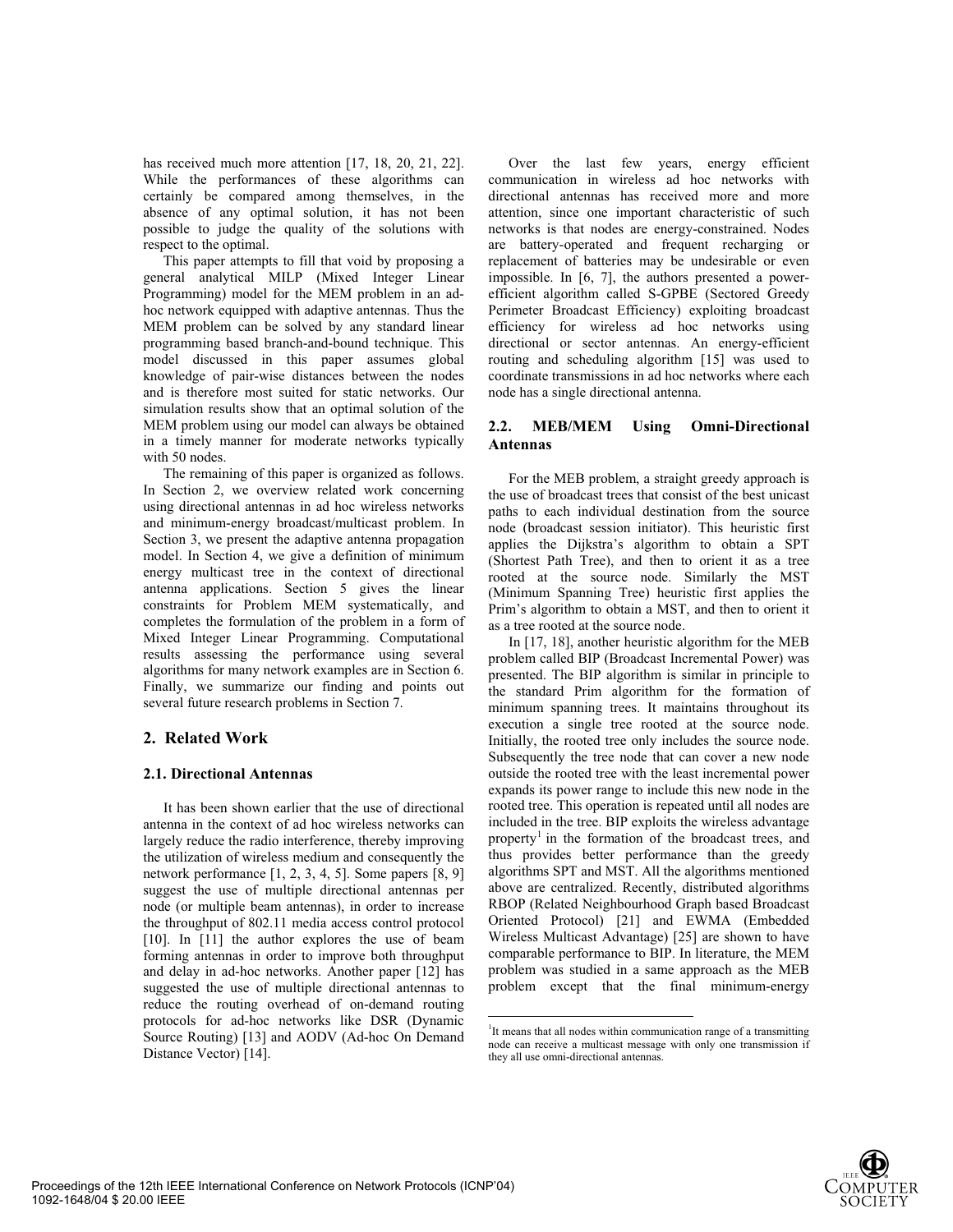multicast tree is obtained by pruning from the minimum-energy broadcast tree all transmissions that are not needed to reach the member of the multicast group. When applied to the multicast problem, the resulting scheme of BIP is called MIP (Multicast Incremental Power) [17, 18].

#### **2.3. MEB/MEM Using Directional Antennas**

Wieselthier et al [16] first studied the MEB/MEM problems considering these two aspects simultaneously: energy conservation offered by use of directional antennas and the wireless advantage property for broadcasting /multicasting. The incremental power philosophy in BIP/MIP, originally developed for use with omni-directional antennas, can be applied to broadcast/multicast tree construction in networks with directional antennas as well. Two heuristic algorithms called RB-BIP/RB-MIP (Reduced Beam BIP / Reduced Beam MIP) and D-BIP/D-MIP (Directional BIP / Directional MIP) were then proposed as variant extensions of the BIP/MIP algorithm for the situation of using adaptive antennas. RB-BIP/RB-MIP [16, 19] algorithm is essentially same as BIP/MIP except that, after the BIP/MIP tree is constructed, the beamwidth of antenna is reduced to fit minimum possible angle to cover all child nodes of each node. D-BIP/D-MIP [16, 19] algorithm, another variant extension of BIP/MIP, utilizes wireless advantage property in the core of the algorithm while building a routing tree. At each step of the tree-construction process, a single node is added, as in BIP/MIP algorithm. However, whereas the only variable involved in computing the incremental power in the omni-directional case was the transmission range, the directional-antenna case involves the choice of antenna orientation and beamwidth as well.

On the other hand, both RB-BIP/RB-MIP and D-BIP/D-MIP inherit the disadvantages of BIP/MIP: for some instances the energy conservation nature of the directional antenna and the wireless advantage property of the media are ignored. This happens because they add just one node at each iteration step of the tree construction, the one that can be added at minimum additional cost, but do not use all available information about the network.

# **3. Antenna Model**

In an ad-hoc wireless network each node is equipped with adaptive array antennas, which permits energy savings by concentrating transmission energy where it is needed. Adaptive array antennas are a set of antenna elements arranged in space whose outputs are combined to give an overall antenna pattern that can differ from the pattern of the individual elements. By

varying the phase and amplitude of the individual element outputs before combining, the overall array pattern can be steered in the desired user's direction without physically moving any of the individual elements.



**Figure 1.** Directional antenna propagation model

We use an idealized adaptive antenna propagation model as shown in Fig 1, where the antenna orientation  $\varphi$  (0  $\leq \varphi$   $\lt$  2 $\pi$ ) of node *v* is defined as the angle measured counter-clockwise from the horizontal axis to the antenna boresight, and the antenna directionality is specified as the angle of beamwidth  $\theta_v$  ( $\theta_v^{\text{min}} \leq \theta_v$ )  $\theta_{v}^{\text{max}}$ ). For our antenna propagation model, we assume that for any node  $v$ , all of the transmitted energy is concentrated uniformly in a beamwidth, ignoring the possibility of sidelobe interference.

Based on this model, the transmitted power required to support a link between two nodes separated by range *r* (*r* > 1) is proportional to  $r^a$  and beamwidth  $\theta_v$ , where the propagation loss exponent  $\alpha$  typically takes on a value between 2 and 4. Without loss of generality, all receivers have the same power threshold for signal detection, which are typically normalized to one, resulting in that the transmission power needed by node *v* to reach node *u* in its antenna beam coverage using beamwidth  $\theta$ <sup>v</sup> is

$$
p_{uv} = r_{uv}^{\alpha} \cdot \theta_u / 2\pi \tag{1}
$$

where  $r_{vu}$  is the distance between node  $v$  and node  $u$ , and  $p_{vu}$  represents the power needed for link between node *v* and node *u*.

Consequently, the use of narrow beams permits energy saving for a given communication range or range extension for a given transmission power level as compared to the use of omni-directional antennas. Within the antenna beam of node *v*, nodes that are closer to  $\nu$  than  $u$  will also receive the transmission directed to *u*. Therefore, it is important to note how this wireless advantage property can be exploited in broadcast and multicast applications.

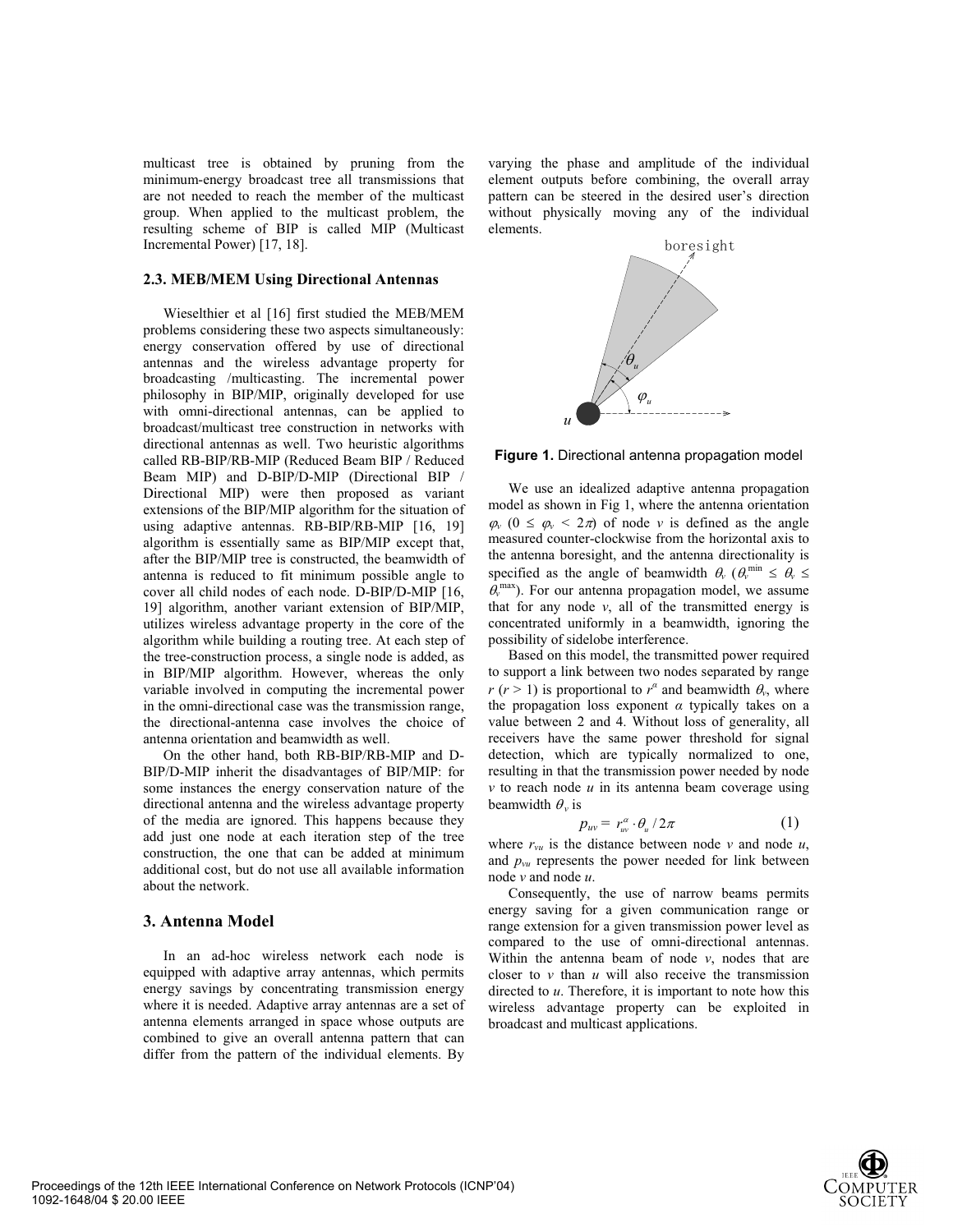### **4. Minimum Energy Multicast Tree**

Let us model the network by a simple directed graph  $G(N, A, p)$ , where *N* is a finite node set,  $|N| = n$ , and *A* is an arc set corresponding to the unidirectional wireless communication links. The arc weight function  $p: A \rightarrow$  $R^+$  assigns power to each arc, where  $R^+$  denotes the positive real number set. That is, for each arc  $(v, u)$ ,  $p_{vu}$ is the power needed for the link from node *v* to node *u*. We assume that any node  $v \in N$  can choose its power level, not to exceed some maximum value  $p_{\max}^v$ .

We consider a source-initiated multicast in wireless ad-hoc networks. Any node is permitted to initiate multicast sessions. Multicast requests and session durations are generated randomly at the network nodes. The set of nodes *M* that support a multicast session, including the source node and all destination nodes, is referred to as a multicast tree. Any multicast tree is a rooted tree. We define a rooted tree as a directed acyclic graph with a source node called root with no incoming arcs, and all its other nodes with exactly one incoming arc. A property of rooted tree is that for any node *u* in the tree, there exists a single directed path from *s* to *u* in the tree. A node with no out-coming arcs is called a leaf node, and all other nodes are internal nodes, or relay nodes, whose antenna beams should cover all their children. The minimum-energy multicast problem is to find a multicast tree with the minimum power consumption. Doing so involves the choice of transmission power level, relay nodes, antenna beamwidth, and antenna orientation. The relay nodes may be multicast members or may not. Formally, a multicast tree is modeled by a node-weighted tree  $T_s(N)$ ,  $A'$ , *q*) rooted at a source node *s*,  $s \in N$ , with a multicast node set  $N' \subseteq N$ , an arc set  $A' \subseteq A$ , and a node weight function defined as  $q: N' \rightarrow R^+ \cup \{0\}$ . That is, for each node  $v$  in  $N'$ ,  $q_v$  is the transmission power of the node  $v$ required by the multicast tree  $T_s$ . We define  $T_s$  (*N'*, *A'*, *q*) to be a multicast tree of *G*(*N, A*) rooted at *s* if and only if the following properties are satisfied.

- 1) **RTP** (Rooted Tree Property) requires  $T_s$  can span all the multicast members from node *s*;
- 2) **WAP** (Wireless Advantage Property) requires the node weight function to satisfy:

$$
q_{v} = \begin{cases} 0, & v \text{ is leaf node;} \\ \text{Max} \{ p_{vu} \mid (v, u) \in A' \}, & v \text{ is internal node.} \end{cases}
$$
 (2)

3) **ACP** (Antenna Coverage Property) requires node *u* must be located within the antenna beam of node *v*, for any  $(v, u) \in A'$ .

We assume that no power expenditure is involved in signal reception and processing activities. Thus the total power is expended completely on transmission at each

node in the tree. Obviously, leaf nodes do not contribute to this quantity because they do not relay traffic to any other nodes. Hence, we evaluate performance in terms of total power from all transmitting nodes required to maintain the tree.

# **5. MILP Model for MEM Problem**

The definition of multicast tree given in the context of directional antenna applications allows us to formulate the MEM Problem as a MILP (Mixed Integer Linear Programming) model. The main idea is to extract a sub-graph  $T_s^*$  from the original graph *G*, such that  $T_s^*$  is a multicast tree rooted at node *s* with minimum energy consumption. In order to formulate the problem, we define the following variables:

- (i)  $Z_{vu}$  is a binary decision variable which is equal to one if the arc  $(v, u)$  is in the sub-graph  $T_s^*$  of  $G$ , and zero otherwise;
- (ii)  $P_v$  is a nonnegative continuous variable which represents the transmission power of the node *v* required by the multicast tree  $T_s^*$ ;
- (iii)  $F_{vu}$  is a nonnegative continuous variable that only represents fictitious flow produced by the multicast initiator  $s$  going through arc  $(v, u)$ , and thus helps prevent loops.

We shall prove that if  $(x)$ <sup>\*</sup> is the optimal solution of variable *x* obtained from this MILP model, then the graph  $T_s^*(N', A', q)$  is the optimal tree associated with this solution, where  $N' = \{u \mid \exists (v, u) \in A' \text{ or } (u, v) \in A'\}$ is its node set,  $A' = \{(v, u) | Z^*_{vu} = 1\}$  is its arc set, and *q*:  $N' \rightarrow R^+ \cup \{0\}$  is a nonnegative weight function defined as  $q_v = P^*_{v}$ . In other words,  $T_s^*(N', A', q)$  is a multicast tree of *G* with minimum energy consumption.

#### **5.1. Linear Constraints for RTP**

We want to provide a set of constraints that would guarantee that  $T_s^*(N', A', q)$  obtained from the formulation satisfies the rooted tree property. It can be characterized that  $T_s^*(N', A', q)$  is a rooted tree spanning all the multicast members, i.e.,  $M \subseteq N'$ , by the following properties. Theorem 1 can achieve these two properties, and the construction and interpretation of the linear constraints are elaborated in the proof.

RTP (a): Every node  $u \in N' \setminus \{s\}$ , has exactly one incoming arc, and node *s* has no incoming arcs;

RTP (b):  $^*(N', A', q)$  does not contain cycles.

**Theorem 1.**  $T_s^*(N', A', q)$  is a rooted tree at node *s*, provided Problem MEM satisfies the following constraints:

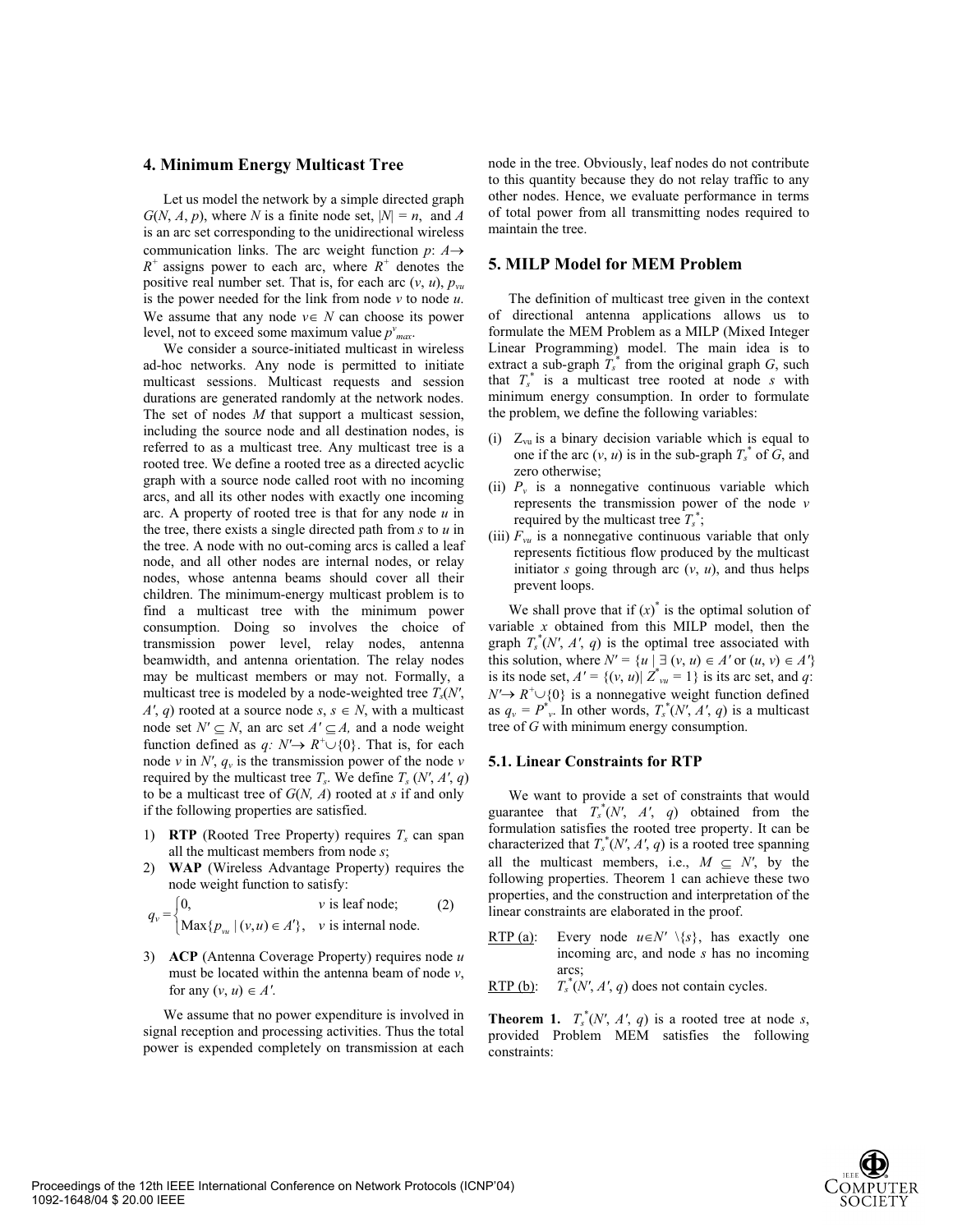$$
\sum_{v \in N} Z_{vs} = 0; \tag{3}
$$

$$
\sum_{v \in N} Z_{vu} = 1; \forall u \in M \setminus \{s\} \tag{4}
$$

$$
\sum_{v \in N} Z_{vu} \leq 1; \forall u \in N \setminus M \tag{5}
$$

$$
\sum_{v \in N} Z_{uv} \le (n-1) \sum_{v \in N} Z_{vu} ; \forall u \in N \setminus M \tag{6}
$$

$$
\sum_{v \in N} F_{vu} - \sum_{v \in N} F_{uv} = \sum_{v \in N} Z_{vu} \; ; \; \forall u \in N \setminus \{s\} \qquad (7)
$$

$$
Z_{vu} \leq F_{vu} \leq (n-1) Z_{vu}; \,\forall u \in N \setminus \{s\}, v \in N
$$
 (8)

*Proof*: We first prove the RTP (a) case. Note that  $\sum_{v \in N} Z^*_{vu}$  and  $\sum_{v \in N} Z^*_{uv}$  are the in-degree and out-degree of node  $u$  in  $T_s^*$  respectively. Therefore, the root node  $s$ and the other multicast members satisfy RTP (a) directly from the Constraints (3) and (4) respectively. It remains to prove that any non-multicast member in  $T_s^*$ supporting the multicast communications must have exactly one incoming arc. Assume  $u \in N'$  is a nonmulticast member in  $T_s^*$ , indicated by a hollow node in Figure 2, its incoming degree must be 1 or 0 from Constraints (5). If  $\Sigma_{v \in N} Z^*_{vu} = 0$ , from Constraints (6), it follows that  $\Sigma_{v \in N} Z^*_{uv} = 0$ . That means *u* must be an isolated node as shown in Figure 2 a), thus  $u \notin N'$ . This contradicts the original assumption. Therefore node *u* has exactly one incoming arc.



**Figure 2.** Illustration of constraints: (a) any nonmulticast member in Ts\* must have exactly one incoming arc, (b) a connected component of Ts\* may be a simple cycle, (c) a cycle with sub tree leaving out of it. (Solid nodes indicate multicast members, and hollow nodes indicate non-multicast members.)

For the RTP (b) case, from the Constraints (3), (4) and (5), it follows that the only connected components in  $T_s^*$  that might contain cycles could be composed of either a simple cycle as shown in Figure 2 b), or a simple cycle with sub tree leaving out of it as shown in Figure 2 c). We will show in the following that such topologies are not feasible for Problem MEM. Assume that the nodes  $(n_1, n_2, ..., n_k, n_{k+1} = n_1)$ ,  $k > 1$ , form a simple cycle in  $T_s^*$ . Then from Constraint (3), node *s* will never be included in such a cycle. Constraint in (8) implies that  $F^*_{vu}$  could be positive if and only if  $(v, u) \in$ *A'*. Letting  $F_{n_1 n_2}^*$  be a constant *f*, then from the

Constraint (7) it follows that  $F_{n_r, n_{r+1}}^* = F_{n_1, n_2}^*$  $\sum_{i=1}^{r-1}Z_{n_i n_{i+1}}^*$ 1  $\sum_{i=1}^{r-1} Z_{n_i n_{i+1}}^*$  for  $r = 1, ..., k$ . Each node  $n_r$  ( $r = 1, ..., k$ ) is in  $A'$  as stated in the assumption above, i.e.,  $Z_{n_r n_{r+1}}^* = 1$ . Therefore  $F_{n_r n_{r+1}}^* = F_{n_1 n_2}^*$  $\sum_{i=1}^{r-1}Z_{n_{i}n_{i+}}^{*}$ 1  $^{1}_{1}Z_{n}^{*}$ 1  $\int_{i=1}^{r-1} Z_{n_i n_{i+1}}^* = f - (r - 1)$  for  $r = 1, ..., k$ . After substituting  $F_{n_k n_1}^* = f - (k - 1)$  into Constraint (7), for *u = n*<sub>1</sub>, we obtain  $\sum_{v \in N} F_{vn_1}^* - \sum_{v \in N} F_{n_1v}^* = f - (k-1) - f$  $= 1 - k < 0$ . On the other hand,  $\sum_{v \in N} F_{vn_1}^*$  $\sum_{v \in N} F_{n_v}^*$  $\sum_{v \in N} z^*_{v n_1} \ge 0$ . Thus the Constraint (7) is violated, and therefore simple cycles are not possible in  $T_s^*$ . Similar reasoning shows that the topology in Figure 2 c) also violates the Constraints (7), and therefore  $T_s^*$ cannot contain cycles.  $\blacksquare$ 

#### **5.2. Linear Constraints for WAP**

The constraints for the wireless advantage property (WAP) reflect the condition that the power required at node *u* is the maximum of the individual transmission power to each neighbour from *u*. The Constraint (9) guarantees the WAP, i.e., Equation (2), can be easily achieved.

$$
P_{v} \ge p_{vu} Z_{vu}; \,\forall v, u \in N \tag{9}
$$

This can be explained as follows. For any node *v* in  $T_s^*$ , if *v* is a leaf node, i.e.,  $Z^*_{vu} = 0$  for all  $u \in N'$ , then  $P^*$ <sup>*v*</sup>  $\ge p_{vu} Z^*$ <sub>*vu*</sub> = 0; if *v* is an internal node, then  $P^*$ <sup>*v*</sup>  $\ge p_{vu}$  $Z^*_{vu}$  for all  $u \in N'$ , i.e.,  $P^*_{v} \geq Max_{(v,u)\in A'}p_{vu}$ . The equalities are achieved in the inequations above when the summation of the variables  $P_{\nu}$  is minimized. Thus Equation (2) must be held by  $T_s^*$ . However, we also note that after substituting Equation (1) into Constraint (9), the multiplication form in  $P_v \ge r_{vu}^{\alpha} \cdot Z_{vu} \cdot \theta_v / 2\pi$ appears nonlinear obviously. The following theorem illustrates how this constraint can be linearized.

Theorem 2. \* (*N'*, *A'*, *q*) satisfies WAP, if the formulation of Problem MEM includes the following constraints.

$$
p_{\max}^{\nu} \ge P_{\nu} \ge r_{\nu}^{\alpha} \cdot Y_{\nu} / 2\pi \; ; \; \forall \nu, u \in N \tag{10}
$$

$$
0 \le Y_{vu} \le 2\pi Z_{vu}; \,\forall v, u \in N \tag{11}
$$

$$
Y_{vu} \leq \theta_v; \,\forall v, u \in N \tag{12}
$$

$$
\theta_{v} = Y_{vu} + 2\pi Z_{vu} \leq 2\pi, \,\forall v, u \in N \tag{13}
$$

*Proof*: In order to prove Constraints (10) to (13) are equivalent to Constraint (9), we only need to verify that variable  $Y_{vu}$  must satisfy the following conditions:

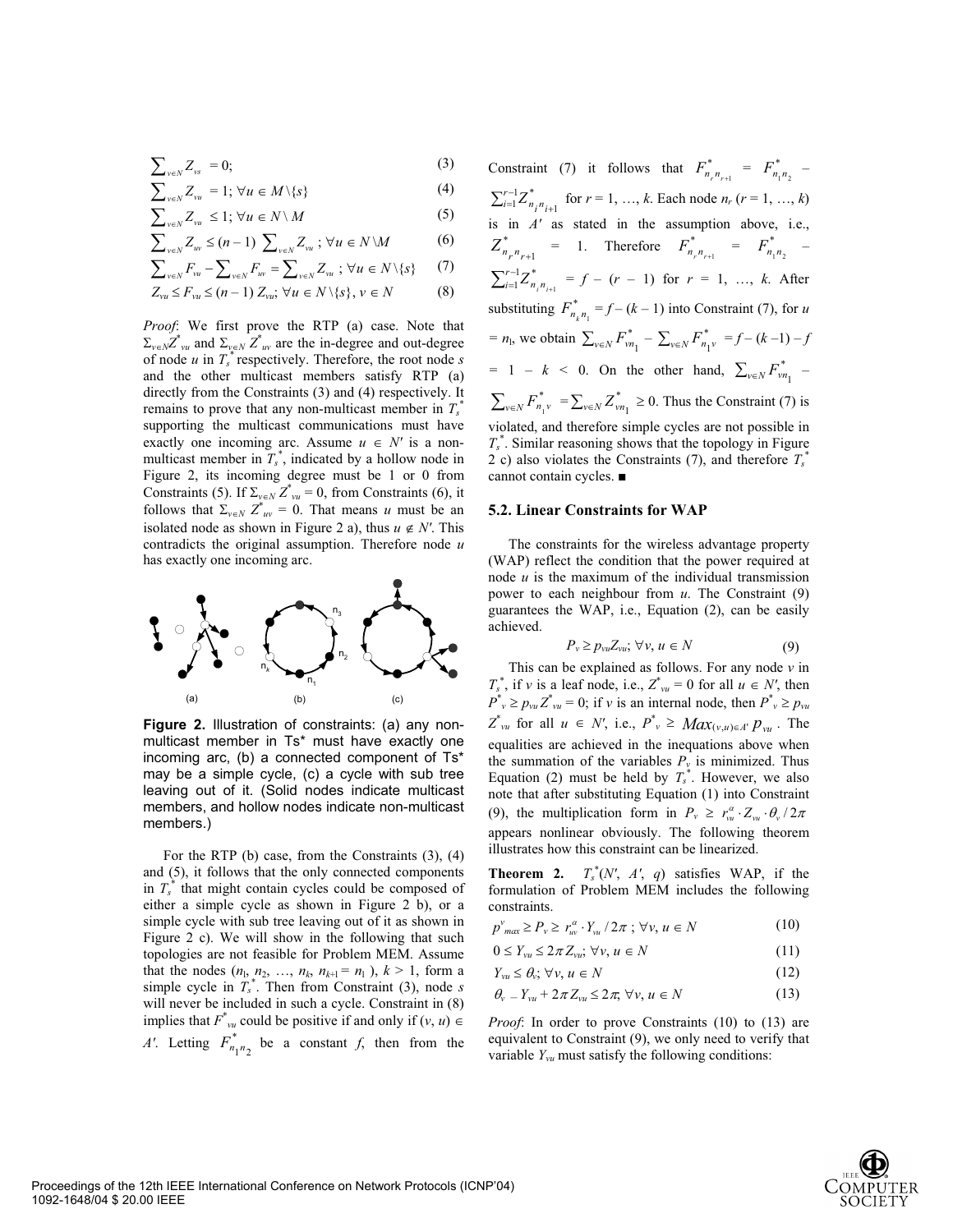$$
Y_{vu} = \theta_v Z_{vu} = \begin{cases} 0, & Z_{vu} = 0 \\ \theta_v, & Z_{vu} = 1 \end{cases}
$$
 (14)

When  $Z_{vu} = 0$ , from Constraint (11)  $0 \le Y_{vu} \le 2\pi Z_{vu}$  $= 0$  we have  $Y_{vu} = 0$ , and Constraints (12) and (13) become trivially true. When  $Z_{vu} = 1$ , Constraint (13) is simplified as  $\theta_v \leq Y_{vu}$ , from which we conclude that  $Y_{vu}$  $= \theta_{\nu}$ , considering Constraint (12)  $Y_{\nu} \leq \theta_{\nu}$  at the same time. $\blacksquare$ 

#### **5.3. Linear Constraints for ACP**

Before discussing the construction of linear constraints for ACP, we first investigate in more detail the relationship among the variables: antenna orientation  $\varphi_{\nu}$ , beamwidth  $\theta_{\nu}$ , and  $Z_{\nu}$  indicating if the arc  $(v, u)$  exists in the multicast tree  $T_s^*$ .



**Figure 3.** Antenna beam coverage range

Let  $\alpha_{vu}$  ( $0 \leq \alpha_{vu} < 2\pi$ ) be the angle measured counter-clockwise from the horizontal axis to the vector *vu* as shown in Fig. 3. Then the angle  $\alpha_{vu}$  (*v*,  $u \in N$ ) can be obtained once their positions are given. In Fig. 3, the lighter shaded area is the space covered by the antenna beam of node *v* when it is about entering the position of node *u* (i.e., for *v* making contact with *u*), and the darker shaded area is the space just before the beam is leaving the position of node *u* (i.e., for *v* losing contact with *u*). Thus it is clear that the wireless link (*v*, *u*) exists in the multicast tree  $T_s^*$ , i.e.,  $Z_{vu} = 1$ , only if the antenna orientation  $\varphi$  is bounded by the two pointing directions  $\varphi^1 v = \alpha_{vu} - \theta_v/2$  and  $\varphi^2 v = \alpha_{vu} + \theta_v/2$ , indicated by the dotted lines as shown in Fig. 3.

In order to simplify our analysis, we first extend the constraint  $\theta_{\nu}^{\min} \leq \theta_{\nu} \leq \theta_{\nu}^{\max}$  into  $0 \leq \theta_{\nu} \leq 2\pi$ . In a  $\varphi_{\nu} - \theta_{\nu}$ plane as shown in Fig. 4a, the points ( $\varphi_v$ ,  $\theta_v$ ) that satisfy the constraint  $\alpha_{vu}$ - $\theta_{v}/2 \leq \varphi_v \leq \alpha_{vu}+\theta_{v}/2$  must be within the area bounded by line *AB*, line *AC*, and line *BC*, where  $A = (0, \alpha_{vu}), B = (2\pi, \alpha_{vu}-\pi),$  and  $C = (2\pi, \alpha_{vu}+\pi).$ When we consider  $0 \le \alpha_{vu} \le \pi$  and  $0 \le \varphi_v \le 2\pi$ , this area

must be mapped into the shaded area in Fig. 4a since  $\varphi$ and  $\varphi_{\nu}+2\pi$  denote the same physical direction. Let I denote the area covered by triangle *CFG*, and II the area covered by quadrangle *ADEC*, where  $D = (2\alpha_{vu}, 0), E =$  $(2\pi, 0), F = (2\pi, 2\pi),$  and  $G = (2\alpha_{vu}, 2\pi)$ . Recall that ACP requires node *u* to be located within the antenna beam of node  $v$ , for any  $(v, u)$  included in the multicast tree  $T_s^*$ . Based on our analysis above, this property can be rewritten as  $Z_{vu} = 1$  only if  $(\varphi_v, \theta_v) \in I \cup II$ . Since I and II are disjoint sets, *Zvu* can be decomposed into a summation of two new binary variables  $Z_{vu1}$  and  $Z_{vu2}$ , where  $Z_{vu1} = 1$  only if  $(\varphi_v, \theta_v) \in I$ , and  $Z_{vu2} = 1$  only if  $(\varphi_v, \theta_v) \in$  II. Theorem 3 explains how property ACP can be satisfied by a set of linear constraints.

**Theorem 3.** For any  $(v, u)$  included in the multicast tree  $T_s^*$  and  $0 \le \alpha_{vu} \le \pi$ , node *u* must locate within the antenna beam of node  $v$  if the following constraints hold.

$$
2\varphi_{v} + \theta_{v} - (4\pi + 2\alpha_{vu})Z_{vu1} \ge 0 \tag{15}
$$

$$
2\varphi_{v} - \theta_{v} + (4\pi - 2\alpha_{vu})Z_{vu2} \le 4\pi \tag{16}
$$

$$
2\varphi_v + \theta_v - 2\alpha_{vu} Z_{vu2} \ge 0 \tag{17}
$$

*Proof*: We only need to prove that the statement " $Z_{vu}$  = 1 only if  $(\varphi_v, \theta_v) \in I \cup II$ " is equivalent to the Constraints (15) to (17). Since  $Z_{vu} = Z_{vu} + Z_{vu}$ , and they are all binary variables,  $Z_{vu} = 1$  if and only if just one of the Boolean expressions  $(Z_{vu1} = 1 \text{ and } Z_{vu2} = 0)$ and  $(Z_{vu1} = 0$  and  $Z_{vu2} = 1)$  is true. We first consider the case  $Z_{vu1} = 1$  and  $Z_{vu2} = 0$ . Thus Constraints (15) – (17) become  $2\varphi_v \ge \theta_v/2 + 2\pi + \alpha_{vu}$ ,  $\varphi_v \le \theta_v/2 + 2\pi$ , and  $\varphi_v \ge$  $-\theta_v/2$  respectively. Considering the boundary conditions  $0 \le \theta_v \le 2\pi$  and  $0 \le \varphi_v < 2\pi$ , we observe that these constraints just define the area I as shown in Fig 4a. Similarly, after substituting  $Z_{vu1} = 0$  and  $Z_{vu2} = 1$  into Constraints  $(15) - (17)$ , we can easily examine that the resulting constraints  $\varphi_v \geq -\theta_v/2$ ,  $\varphi_v \leq \alpha_{vu} + \theta_v/2$ , and  $\varphi_v$  $\geq \alpha_{vu} - \theta_v/2$  define the area II. Combing the two cases, we conclude that Constraints  $(15) - (17)$  characterize the statement " $Z_{vu} = 1$  only if  $(\varphi_v, \theta_v) \in I \cup II$ " correctly.  $\blacksquare$ 

So far, we only consider the case  $0 \le \alpha_{vu} \le \pi$ . A similar constraint construction for property ACP can be made under condition  $\pi < \alpha_{vu} < 2\pi$ . Fig. 4b shows the shaded area, only in which the value of  $Z_{vu}$  can be equal to 1. The corresponding linear constraints that characterize property ACP for  $\pi < \alpha_{vu} < 2\pi$  are summarized in the theorem below.

**Theorem 4.** For any  $(v, u)$  included in the multicast tree  $T_s^*$  and  $\pi \le \alpha_{vu} \le 2\pi$ , node *u* must locate within the antenna beam of node  $v$  if the following constraints hold.

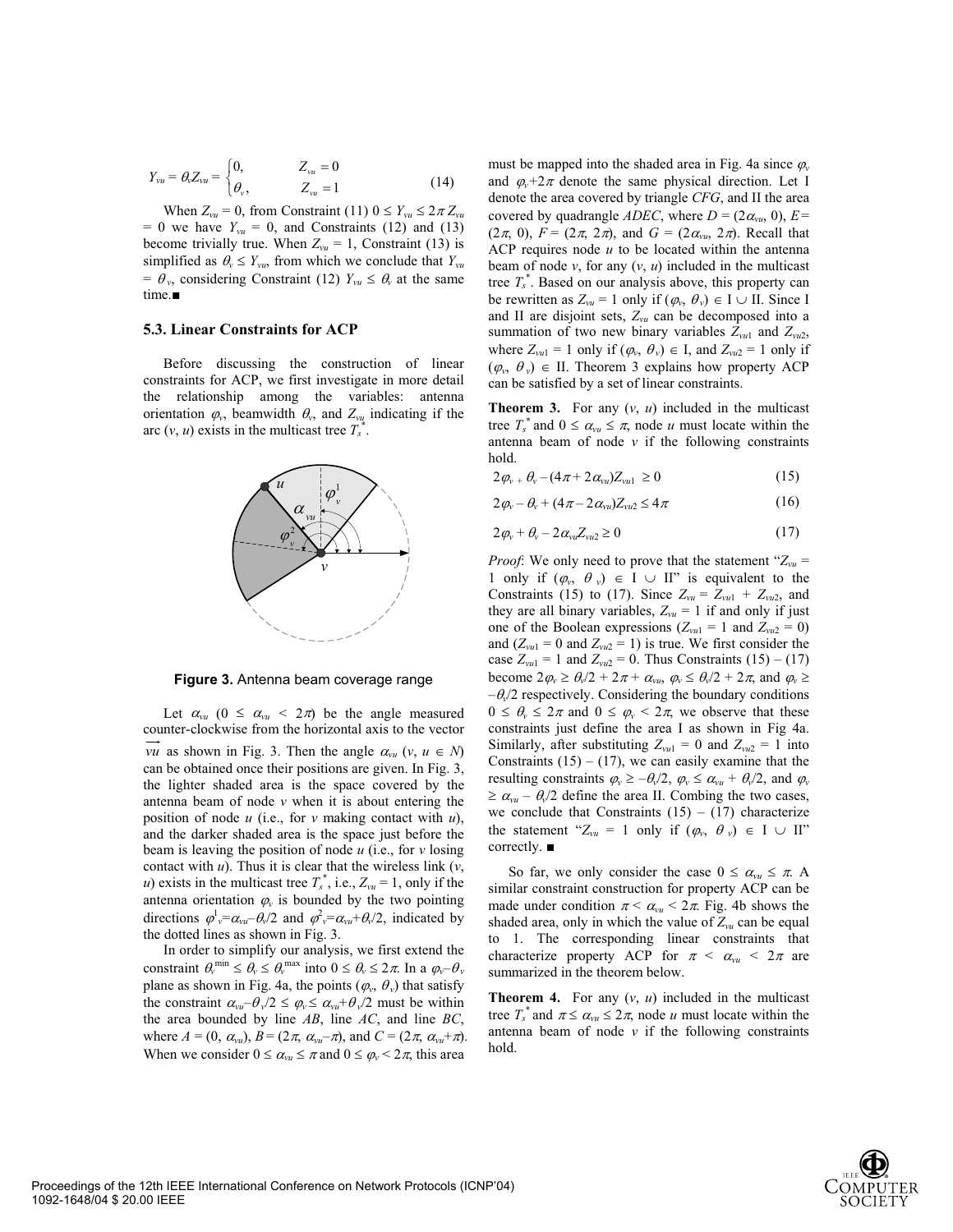$$
2\varphi_v - \theta_v + (8\pi - 2\alpha_{vu})Z_{vu1} \le 4\pi \tag{18}
$$

$$
2\varphi_v - \theta_v + (4\pi - 2\alpha_{vu})Z_{vu2} \le 4\pi \tag{19}
$$

$$
2\varphi_v + \theta_v - 2\alpha_{vu} Z_{vu2} \ge 0 \tag{20}
$$





#### **5.4. Problem Formulation**

Our previous derivation on the linear constraints can now help us to rewrite the problem formulation at the beginning of this Section as a MILP model. This is shown in Fig. 5, in which the coefficients  $A_{vu}$ ,  $B_{vu}$ , and *Cvu* are given in Table 1.

# **Table 1.** Value of coefficients

|             | $0 \leq \alpha_{vu} \leq \pi$ | $\pi \leq \alpha_{vu} < 2\pi$ |
|-------------|-------------------------------|-------------------------------|
| $A_{\nu u}$ |                               |                               |
| $B_{vu}$    | $4\pi+2\alpha_{vu}$           | $8\pi-2\alpha_{vu}$           |
| $\nu u$     |                               | $4\pi$                        |

In this formulation,  $Z_{vu1}$  and  $Z_{vu2}$  are binary variables;  $P_v$ ,  $F_{vu}$ ,  $\theta_v$ , and  $\varphi_v$  are continuous variables. The number of variables in the formulation is approximately  $3n^2 +$ 3*n*, and the number of constraints is of the order of  $O(n^2)$ .

| minimize $\sum_{u \in N} P_u$                                                         |                                   |      |  |  |  |  |  |
|---------------------------------------------------------------------------------------|-----------------------------------|------|--|--|--|--|--|
| Subject to:                                                                           |                                   |      |  |  |  |  |  |
| Rooted Tree Property                                                                  |                                   |      |  |  |  |  |  |
| $\sum_{v \in N} (Z_{vs1} + Z_{vs2}) = 0;$                                             |                                   | (22) |  |  |  |  |  |
| $\sum_{v \in N} (Z_{vu1} + Z_{vu2}) = 1;$                                             | $\forall u \in M \setminus \{s\}$ | (23) |  |  |  |  |  |
| $\sum_{v \in N} (Z_{vu1} + Z_{vu2}) \leq 1;$                                          | $\forall u \in N \setminus M$     | (24) |  |  |  |  |  |
| $\sum_{v \in N} (Z_{vu1} + Z_{vu2}) \le (n-1) \sum_{v \in N} (Z_{vu1} + Z_{vu2});$    |                                   |      |  |  |  |  |  |
|                                                                                       | $\forall u \in N \setminus M$     |      |  |  |  |  |  |
| $\sum_{v \in N} F_{vu} - \sum_{v \in N} F_{uv} = \sum_{v \in N} (Z_{vu1} + Z_{vu2});$ |                                   | (26) |  |  |  |  |  |
|                                                                                       | $\forall u \in N \setminus \{s\}$ |      |  |  |  |  |  |
| $Z_{vu1} + Z_{vu2} \leq F_{vu} \leq (n-1) (Z_{vu1} + Z_{vu2});$                       |                                   |      |  |  |  |  |  |
| $\forall u \in N \setminus \{s\}, v \in N$                                            |                                   |      |  |  |  |  |  |
| Wireless Advantage Property                                                           |                                   |      |  |  |  |  |  |
| $p_{max}^{\nu} \ge P_{\nu} \ge r_{uv}^{\alpha} \cdot Y_{\nu} / 2\pi$ ;                | $\forall v, u \in N$              | (28) |  |  |  |  |  |
| $0 \le Y_{vu} \le 2\pi (Z_{vu1} + Z_{vu2});$                                          | $\forall v, u \in N$              | (29) |  |  |  |  |  |
| $Y_{vu} \leq \theta_{v}$ ;                                                            | $\forall v, u \in N$              | (30) |  |  |  |  |  |
| $\theta_{v} - Y_{vu} + 2\pi (Z_{vu1} + Z_{vu2}) \leq 2\pi$                            | $\forall v, u \in N$              | (31) |  |  |  |  |  |
| Antenna Coverage Property                                                             |                                   |      |  |  |  |  |  |
| $A_{vu}\varphi_v - \theta_v + B_{vu} Z_{vu1} \leq C_{vu2}$                            | $\forall v, u \in N$              | (32) |  |  |  |  |  |
| $2\varphi_v - \theta_v + (4\pi - 2\alpha_{vu}) Z_{vu2} \leq 4\pi$                     | $\forall v, u \in N$              | (33) |  |  |  |  |  |
| $2\varphi_{v}+\theta_{v}-2\alpha_{vu}Z_{vu2}\geq 0;$                                  | $\forall v, u \in N$              | (34) |  |  |  |  |  |
| $0 \leq \varphi_{v} \leq 2\pi$                                                        | $\forall v \in N$                 | (35) |  |  |  |  |  |
| $\theta_{v}^{\min} \leq \theta_{v} \leq \theta_{v}^{\max};$                           | $\forall v \in N$                 | (36) |  |  |  |  |  |
| <b>Integrality Property</b>                                                           |                                   |      |  |  |  |  |  |
| $Z_{vu1} \in \{0, 1\}, Z_{vu2} \in \{0, 1\};$                                         | $\forall v, u \in N$              | (37) |  |  |  |  |  |
|                                                                                       |                                   |      |  |  |  |  |  |

## **Figure 5.** MILP model for Problem MEM

# **6. Performance Evaluation**

After the valid problem formulation, in a typical wireless ad-hoc network with no more than 50 nodes, the optimal solution can be always obtained by CPLEX [26], which is a linear, integer and quadratic programming package using simplex method and written in C language. To estimate the time efficiency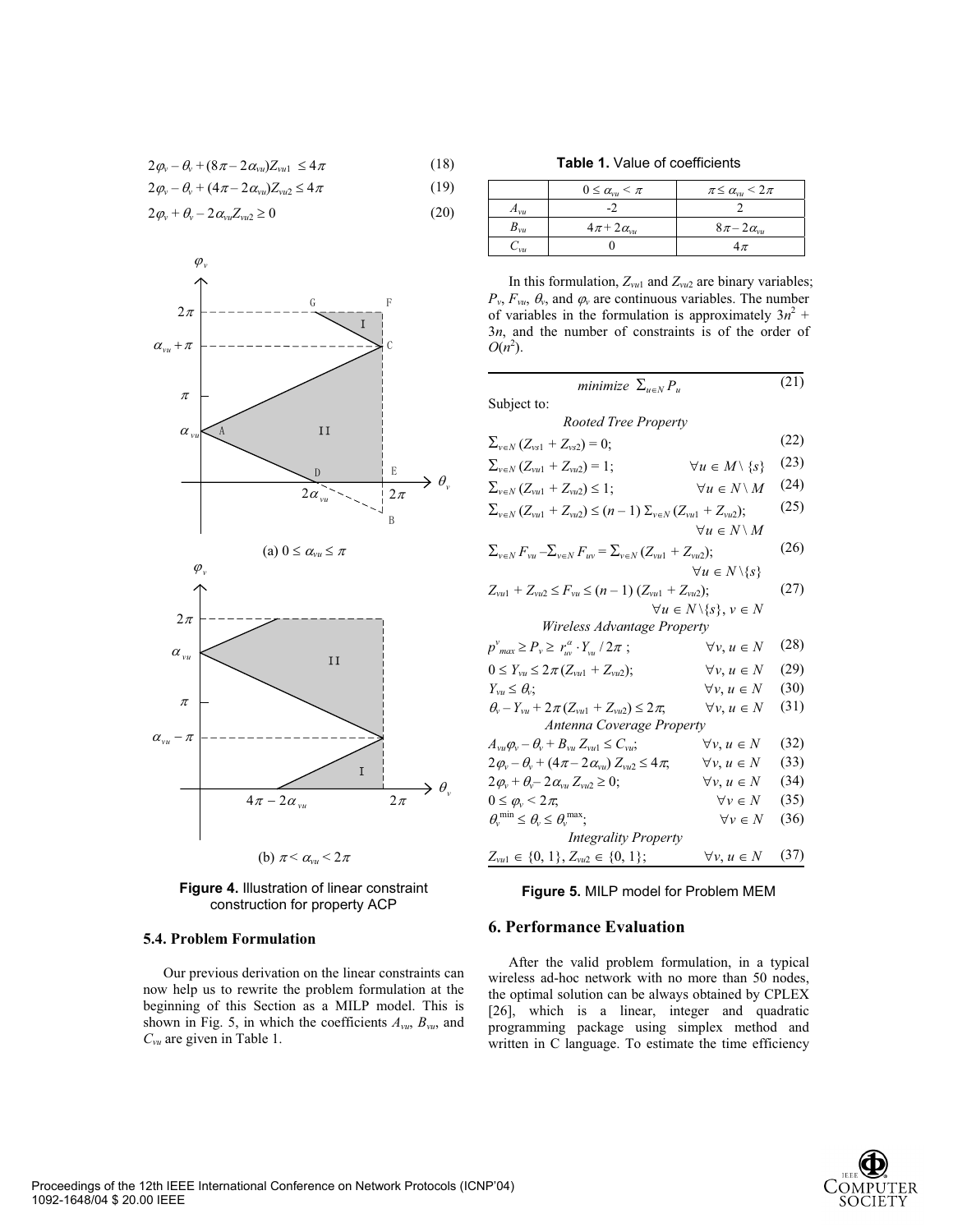of our mixed integer linear programming approach, we observe that to solve the MEM Problem based on our MILP model (in Fig. 5) using the CPLEX software package on a MS WIN2000 workstation with a PIII 800-MHz processor and 128 MB memory, the user time is about couple of seconds on each 20-node network example, and less than 10 minutes on each 50-node network example.

We have also evaluated the realistic performance of the heuristic algorithms RB-MIP and D-MIP for many network examples. We specify a typical configuration for the moderate size network with 50 nodes. In each network example, nodes are randomly generated within a square region 1000 meters  $\times$  1000 meters. The maximum transmission power can be restricted by the maximum radio propagation range of 300 meters when antenna beamwidth is set its maximal value  $2\pi$ . One of the nodes is randomly chosen to be the source. Multicast groups of a specified size are chosen randomly from the overall set of nodes. Each antenna can point to any desired direction with an antenna beamwidth subject to  $\theta_{\min} \leq \theta_v \leq 2\pi$ . We have only considered propagation loss exponents of  $\alpha = 2$ .

In all cases, (i.e., for a specified multicast group size  $m$ , minimal antenna beamwidth  $\theta_{\min}$ , and tree algorithm  $i \in I = \{RB\text{-MIP}, D\text{-MIP}, OPT\}$ , where OPT denotes the branch-and-bound algorithm, which can be obtained in a timely manner based on our MILP model.), our results are based on the performance of 100 randomly generated networks.

## **6.1. Minimum Tree Power**



**Figure 6.** Mean total tree power (z-axis) as a function of multicast group size (y-axis) and minimal antenna beamwidth (x-axis) in 50-node networks.

Let  $Q_i$  be the actual total power using algorithm-*i*. The first set of experiments explores how the *minimum tree power*  $Q_{\text{OPT}}$  changes with different minimal antenna beamwidth and multicast group size. This performance metric shows the advantage offered by the use of narrow beams compared to the use of omnidirectional antennas.

Figure 6 depicts graphically the mean total tree power of the algorithms we have studied over different connected network topologies with 50 nodes. The xaxis represents the minimal antenna beamwidth, the yaxis presents the multicast group size, and the z-axis is the mean of total tree power using different algorithms. The experiment results verify the advantages offered by the use of directional antennas. We also have the following observations:

- (1) When the minimal antenna beamwidth is relatively small ( $\theta_{\min}$  < 90°), the total tree power is slowly increasing with the increment of  $\theta_{\min}$  and *m*.
- (2) When the minimal antenna beamwidth is relatively large ( $\theta_{\min}$  > 90°), the total tree power is increasing much faster with the increment of  $\theta_{\min}$  and *m*.

## **6.2. Normalized Tree Power**

To facilitate the comparison of different algorithms over a wide range of network examples, we use the notion of the *normalized tree power Q'i* of each network example, defined as the ratio of actual total energy consumption using heuristic algorithm-*i* to the optimal solutions, i.e.  $Q_i' = Q_i/Q_{\text{OPT}}$ . This metric provides a measure of how close each algorithm comes to providing the lowest-power tree.

Table 2 summarizes the *normalized tree power* for the four algorithms on networks with 50 nodes, various multicast group sizes, and various minimal antenna beamwidth. We list mean and variance of the normalized tree power as (mean, variance) for each algorithm-*i* in the table. As noted above, the normalization is taken with respect to OPT. We observe from Table 2 that, for all the cases, D-MIP provides much better performance than RB-MIP both in terms of mean and variance. Figure 7 illustrates graphically the mean normalized tree power as a function of multicast group size and minimal antenna beamwidth on 50-node network examples. We have the following observations based on Table 2 and Fig. 7.

(1) D-MIP performs much better than RB-MIP when  $\theta_{\min}$  < 180° for any multicast group size, and both converge to the same performance when  $\theta_{\min}$  > 180°. This is just as expected since RB-MIP and D-MIP degenerate to MIP when using omnidirectional antennas.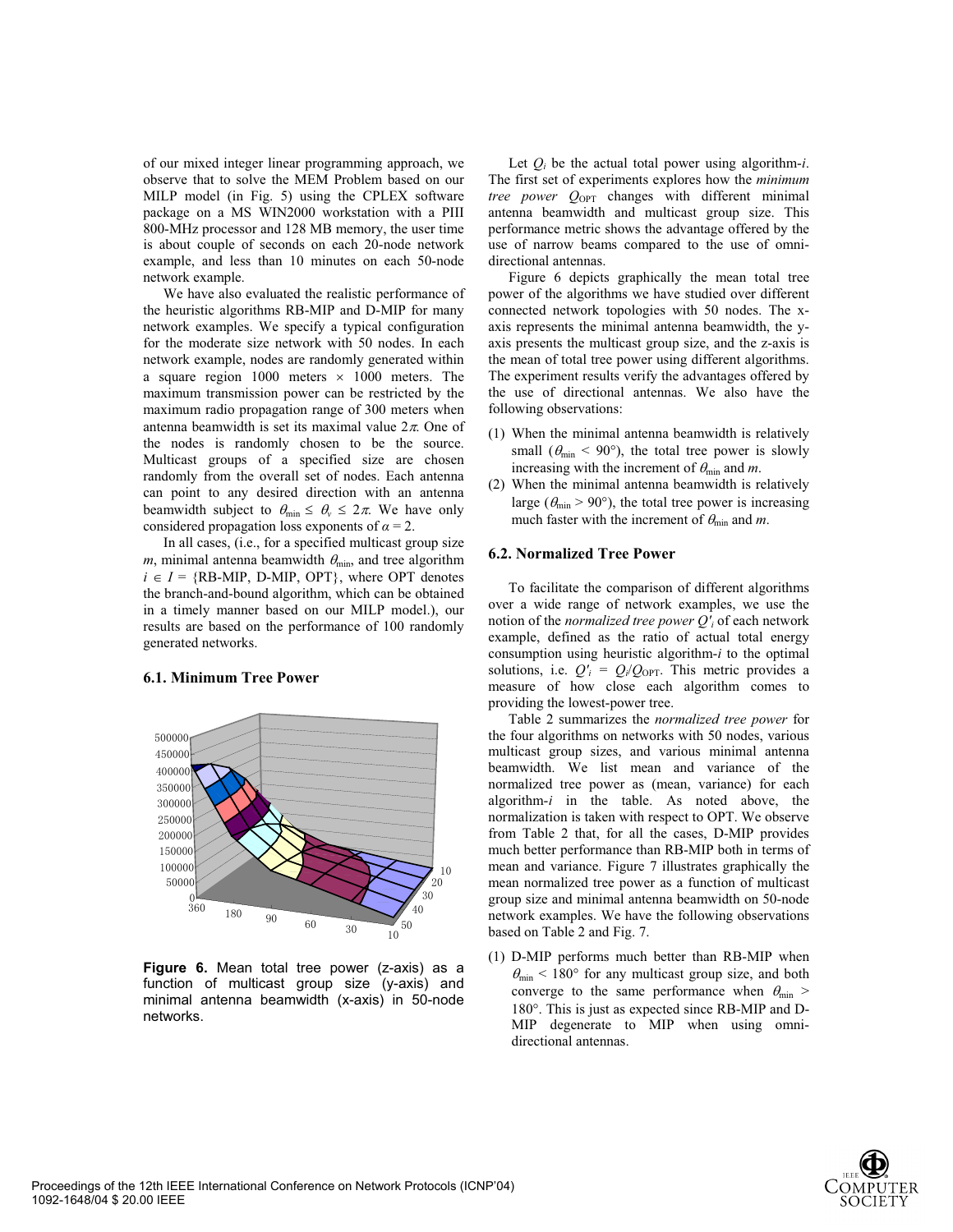| m  | <b>RB-MIP</b>                | D-MIP           | RB-MIP                        | D-MIP           | RB-MIP                        | $D-MIP$         |
|----|------------------------------|-----------------|-------------------------------|-----------------|-------------------------------|-----------------|
|    | $\theta_{\min} = 10^{\circ}$ |                 | $\theta_{\min} = 30^{\circ}$  |                 | $\theta_{\min} = 60^{\circ}$  |                 |
| 10 | (2.530, 0.4371)              | (1.668, 0.1122) | (1.455, 0.0459)               | (1.382, 0.0496) | (1.228, 0.0160)               | (1.171, 0.0212) |
| 20 | (2.971, 0.2150)              | (1.386, 0.0277) | (1.526, 0.0271)               | (1.217, 0.0089) | (1.222, 0.0058)               | (1.094, 0.0025) |
| 30 | (3.358, 0.2315)              | (1.204, 0.0083) | (1.641, 0.0342)               | (1.120, 0.0028) | (1.254, 0.0081)               | (1.058, 0.0010) |
| 40 | (3.557, 1.1181)              | (1.111, 0.0199) | (1.690, 0.0274)               | (1.068, 0.0014) | (1.267, 0.0073)               | (1.032, 0.0006) |
| 50 | (3.713, 0.1907)              | (1.054, 0.0026) | (1.744, 0.0259)               | (1.028, 0.0006) | (1.291, 0.0067)               | (1.023, 0.0003) |
|    | $\theta_{\min} = 90^{\circ}$ |                 | $\theta_{\min} = 180^{\circ}$ |                 | $\theta_{\min} = 360^{\circ}$ |                 |
| 10 | (1.170, 0.0104)              | (1.121, 0.0119) | (1.142, 0.0103)               | (1.138, 0.0083) | (1.138, 0.0084)               | (1.138, 0.0084) |
| 20 | (1.134, 0.0033)              | (1.091, 0.0030) | (1.101, 0.0027)               | (1.097, 0.0021) | (1.103, 0.0027)               | (1.103, 0.0027) |
| 30 | (1.138, 0.0033)              | (1.063, 0.0009) | (1.090, 0.0012)               | (1.086, 0.0010) | (1.095, 0.0013)               | (1.095, 0.0013) |
| 40 | (1.143, 0.0034)              | (1.050, 0.0006) | (1.085, 0.0012)               | (1.082, 0.0011) | (1.091, 0.0013)               | (1.091, 0.0013) |
| 50 | (1.151, 0.0024)              | (1.039, 0.0003) | (1.086, 0.0010)               | (1.081, 0.0009) | (1.090, 0.0011)               | (1.090, 0.0011) |

Table 2**.** Normalized Tree Power in 50-node networks



**Figure 7.** Mean normalized tree power (z-axis) as a function of multicast group size (y-axis) and minimal antenna beamwidth (x-axis) in 50-node networks.

- (2) The mean normalized tree power of RB-MIP is decreasing with the increment of  $\theta_{\min}$  for any multicast group size (in Fig. 7b), and its performance degrades rapidly when  $\theta_{\min}$  becomes smaller than  $60^\circ$ .
- (3) The mean normalized tree power of D-MIP is quite sensitive to the multicast group size (in Fig. 7b). Its performance degrades rapidly when the multicast group size decreases especially when  $\theta_{\min}$  < 180°.
- (4) OPT would save energy up to more than three times compared to the RB-MIP algorithm in small antenna beamwidth, and more than 60% compared to the D-MIP algorithm in small multicast group size.

# **7. Conclusion**

In this paper we present a constraint formulation for the minimum-energy multicast problem in wireless ad hoc networks with adaptive antennas. Based on the analysis on the properties of minimum energy multicast tree, the problem can be characterized in a form of mixed integer linear programming problem. Many application scenarios can be solved efficiently based on the formulation using branch-and-cut or cutting planes techniques. The optimal solutions can be used to assess the performance of heuristic algorithms for mobile networks by running them at discrete time instances.

A major challenge, and a topic of continued research, is to extend our analytical model to large-scale networks with hundreds of nodes. A near optimal solution can be found in a polynomial time using the Lagrange Relaxation and sub-gradient techniques [27] based on our formulation. Furthermore, it is important to develop the distributed algorithms of MEM to cope with the dynamic topologies.